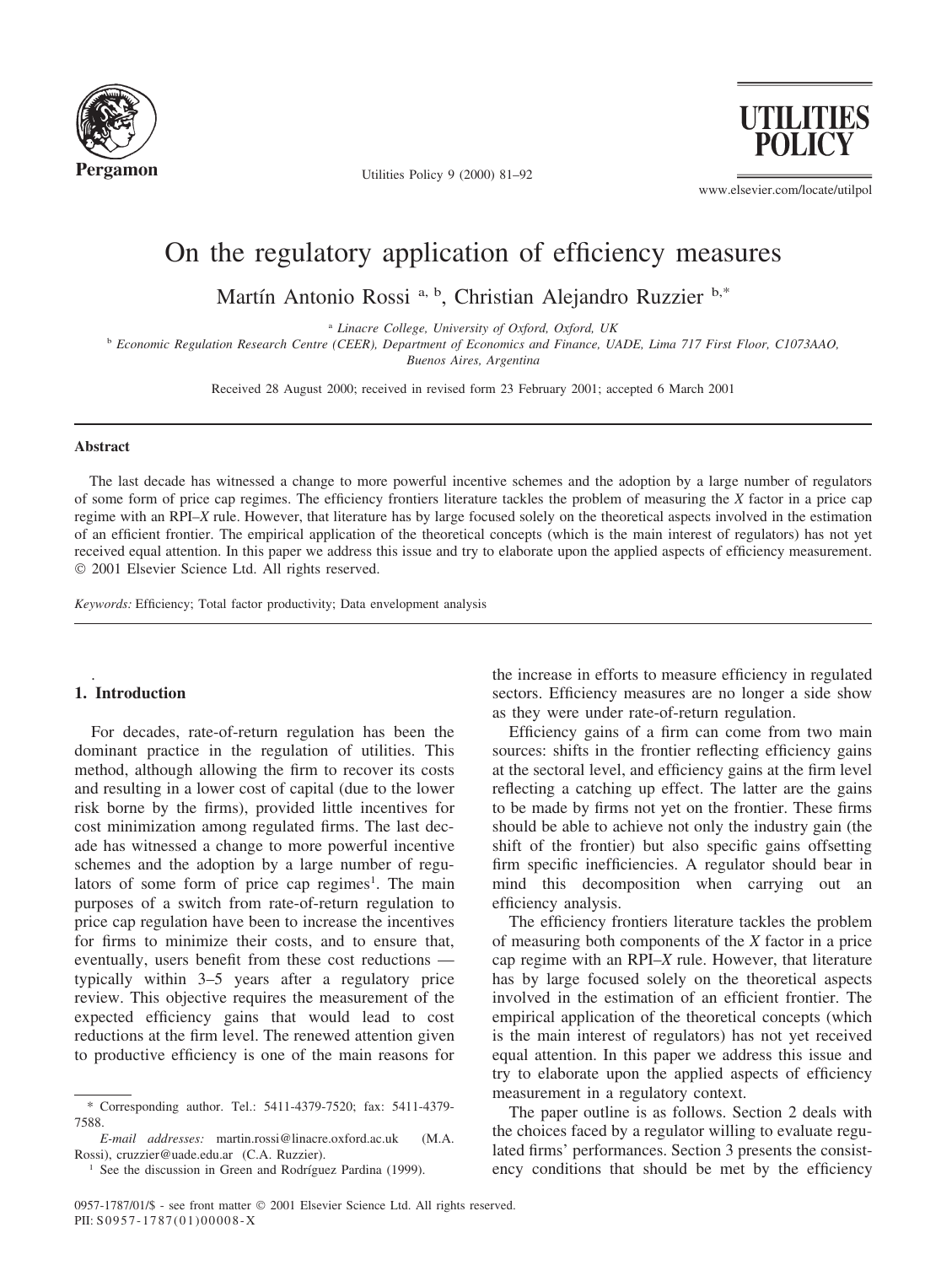measures to be useful to regulators, and discusses how to apply them in a regulatory setting. Finally, in Section 4, conclusions to this work are made.

#### **2. Regulatory choices**

An efficiency measure is, broadly speaking, the distance of the observed practice to the efficient frontier. The regulatory task of measuring efficiency would be greatly simplified *if* this frontier were known. Unfortunately, the regulator has no knowledge of the efficient frontier and thus has to estimate it. This should constitute the main concern of the regulator when attempting to measure the efficiency of regulated firms, for different estimates of the frontier would lead to potentially distinct assessments (as would different distance concepts).

There are a number of choices a regulator has to make in order to be able to estimate an efficient frontier, and the options he/she makes will potentially give rise to different performance evaluations. It is important that the regulator can count on a sound set of arguments in favour of the choices made. The main goal of this study is to provide with the empirically relevant arguments that support each decision.

The first decision is how to construct the efficient frontier. There are basically two alternatives: (i) a theoretically defined function based on engineering knowledge of the process of the industry, or (ii) an empirical function constructed on estimates based on observed data. Next comes a decision about the relevant efficiency concept to be measured: (i) productive (or overall); (ii) technical<sup>2</sup>; or (iii) allocative. A choice related to the previous one has to do with the kind of relationship that is going to be estimated: (i) a cost function (productive efficiency estimates); or (ii) a production function (only technical efficiency measures).

There still remain other choices to be made. Is the frontier going to be estimated with parametric or nonparametric techniques? Is the distance to the frontier going to be attributed to inefficiency, or to random noise, or to some combination of both?

Having solved all the questions regarding the methodology to be employed, the regulator still has to decide upon the variables that should be included in the analysis. Which are the outputs of the industry? Which are the inputs? Are there variables beyond the firms' control?

The efficiency literature has dealt with these questions in depth, although in too much a theoretical way. Regulatory application has not been such an important issue. In the remainder of this section we discuss the pros and cons of all the preceding alternatives, not only from a theoretical point of view, but also from an empirical regulatory standpoint.

### *2.1. Theoretical function or best-observed practice*

Modern regulatory regimes are focused on improving efficiency through incentive mechanisms. Among these, yardstick competition is a must. Yardstick competition, originally proposed by Shleifer (1985), requires the horizontal separation of some of the stages of a natural monopoly in order to obtain comparative information on relative efficiency levels of the firms. This information can then be used to set up tariffs for the regulated companies, allowing some efficiency gains to be passed on to consumers and preserving at the same time incentives for the firms to reduce their own costs. In other words, the regulator acting as the principal prefers to have several agents in order to reduce the existing asymmetry of information. In exchange for this superior knowledge some economies of scale and of scope are lost when the activity is separated into different units. If the firms were to be compared to a theoretically defined yardstick, however, the regulator would still be bearing the costs of lost scale economies, but it would not receive the benefits of increased information. In such a case, it would be better to compare the original natural monopoly (not divided) to that yardstick. Therefore, in those processes involving horizontal break-up of a natural monopoly, the best observed practice seems the natural choice.

Farrell (1957), in his path-breaking paper, argues in favour of using the best-observed practice:

In a first place, it is very difficult to specify a theoretical efficient function […]. Thus, the more complex the process, the less accurate is the theoretical function likely to be. Also, partly because of this, and partly because the more complex the process, the more scope it allows to human frailty, the theoretical function is likely to be wildly optimistic. If the measures are to be used as some sort of yardstick for judging the success of individuals plants, firms, or industries, this is likely to have unfortunate psychological effects; it is far better to compare performances with the best actually achieved than with some unattainable level (Farrell, 1957, p. 255).

In accordance to Farrell's suggestion, the growing practice for regulatory purposes is to analyze individual performances in relation with best-observed practice. This, for example, is the approach used in UK for regulating the water utilities, in Costa Rica for setting transport tariffs, and in Hungary to regulate telecommunications companies. Furthermore, in Norway, where there are sixty transmission and two hundred distribution utilities, regulators have taken affirmative steps to employ this

<sup>2</sup> Technical efficiency can be further decomposed into "pure" technical efficiency, scale efficiency and congestion efficiency, as suggested in Färe et al. (1985), Pollitt (1995) and Coelli et al. (1998).